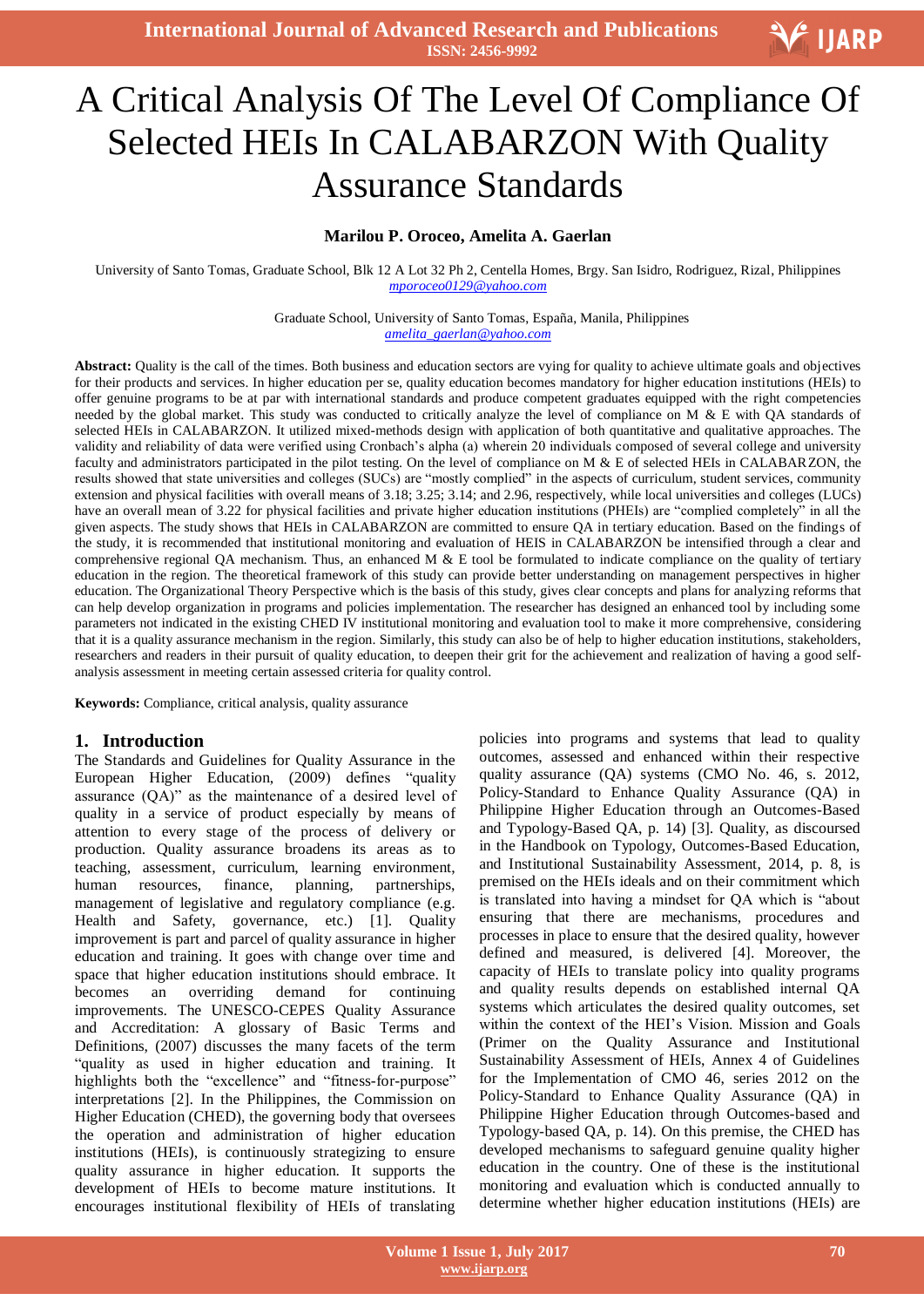

compliant with the existing minimum requirements set by the CHED in terms of governance and management, quality of teaching and research faculty, curriculum, student services, community extension and physical facilities. The CHED Regional Offices are deputized to do the task. The CHED Regional Office IV-A oversees higher education institutions (HEIs) in CALABARZON, designated as Region IV-A, which comprises five provinces; namely: Cavite, Laguna, Batangas, Rizal and Quezon. It is situated in the southwestern of Luzon. There are a total number of 343 HEIs in the region which composed of 5 State Universities and Colleges (SUCs) with 55 satellite campuses, 14 Local Universities and Colleges (LUCs) and 269 Private Higher Education Institutions (PHEIs). Out of 343 HEIs, 7 are Autonomous/Deregulated, 3 Centers of Excellence and 4 Centers of Development (CMO Nos. 17 & 20, s. 2016). According to the Professional Regulations Commission (PRC), CALABARZON has an overall rating of 32% for the last 5 years from 2011 to 2015 in the board performance. The figure shows that there is indeed a need to improve the quality of tertiary education in the region. With the small number of HEIs that go beyond the minimum standards of CHED, it is plausible for CHED Region IV-A to strengthen the institutional monitoring and evaluation activity. The institutional monitoring and evaluation is a footstool in achieving quality assurance mechanism, thus, the enhancement of the existing instrument being used should be undertaken [5,6].

# **2. Theoretical Framework**

This article was conducted to critically analyze the level of compliance of selected HEIs in CALABARZON with quality assurance standards through the CHED IV-A institutional monitoring and evaluation tool. The theoretical framework of this article provides better understanding on management perspectives in higher education. It is based on the Organizational Theory Perspective introduced by Brunsson in 1995. According to Brunsson, there are three concepts to the analysis of organizational reforms, namely; talk level, decision-making level and action level. In the talk level, communication of concepts and plans for the organization's development are described. Strategies are outlined and conferred by policy makers in charge. The decision-making level elaborates structures that will secure the implementation of stipulated policies. And the action level refers to the actual implementation of policies within the individual university or department. Using the theory in the article gives clear concepts and plans for analyzing reforms that can help develop organization in programs and policies implementation [7].



*Figure 1 Organizational Theory Perspective*

# **3. Materials and Methods**

This article utilized the mixed-methods design.. Mixedmethods is considered the third approach (Dayle, Brady &

 Bynne, (2009). The mixed-methods sequential explanatory design is explained by Ivankova, Creswell & Stick (2006) which means collecting and analyzing quantitative and then qualitative data in two consecutive phases within one study. In qualitative approach, a critical analysis was employed and supported by semi-structured interview to respondents [8,9].

## **3.1 Critical Analysis**

The critical analysis helped the researcher express her opinion and evaluation and investigate other components that made up the whole work. The evaluation discussed the researcher's opinion of the work and presented valid justification for readers. The researcher systematically analyzed the root cause for non-compliance and deficiencies. The researcher conducted also an interview on the difficulties and challenges. In quantitative approach, data and information were gathered through the use of questionnaire. Qualitative approach was the basis for discussion detail.

## **3.2 Triangulation**

Triangulation (Collis and Hussey, 2003) in research increases the credibility of the research by drawing on multiple viewpoints. The researcher triangulates among different sources of data to enhance accuracy of the study (Creswell, 2008) put toward more complex ideas that desired outcome from triangulation in research is for new materials to synergize from the triangulated materials [10,11]. It is using more than one source of data to strengthen the validity of research by telling a more comprehensive story of the thing to be examined. On this account, research A is not validated by research B. Rather when research A and B combine, they synergize new understanding of phenomenon which is called C. C as an understanding would not exist without either A or B, but is not actually a validation of A or B separately, e.g. data from the survey was verified by conducting a semi-structured interview.

#### **3.3 Statistical Treatment of Data**

For statistical treatment of data, multiple regression was used to find the linear relationship between an outcome (dependent variables) and several predictors (independent variables). Multiple analysis using SPSS was employed to determine the simultaneous effect of all the independent variables on the dependent variables. The formula for determining the multiple regression is:

 $Y = a + b1 \times 1 + b2 \times 2 + b3 \times 3 + b4 \times 4 ...$ 

where:

 $Y =$  dependent variables

 $X =$  independent variables

## **3.4 Validity of the Instrument**

Content validity was verified during semi-structured interview. The feedback and emergent issues raided by the semi-structured interview was translated into scale items in the questionnaire-factor analysis. Three experts were asked to validate the Monitoring and Evaluation tool as follows language expert, content expert and statistician to validate the tool.

#### **3.5 Reliability of the Instrument**

The consistency and dependability of ensuring question or set of questions to gather data is through reliability. Reliability indicates the degree to which survey questions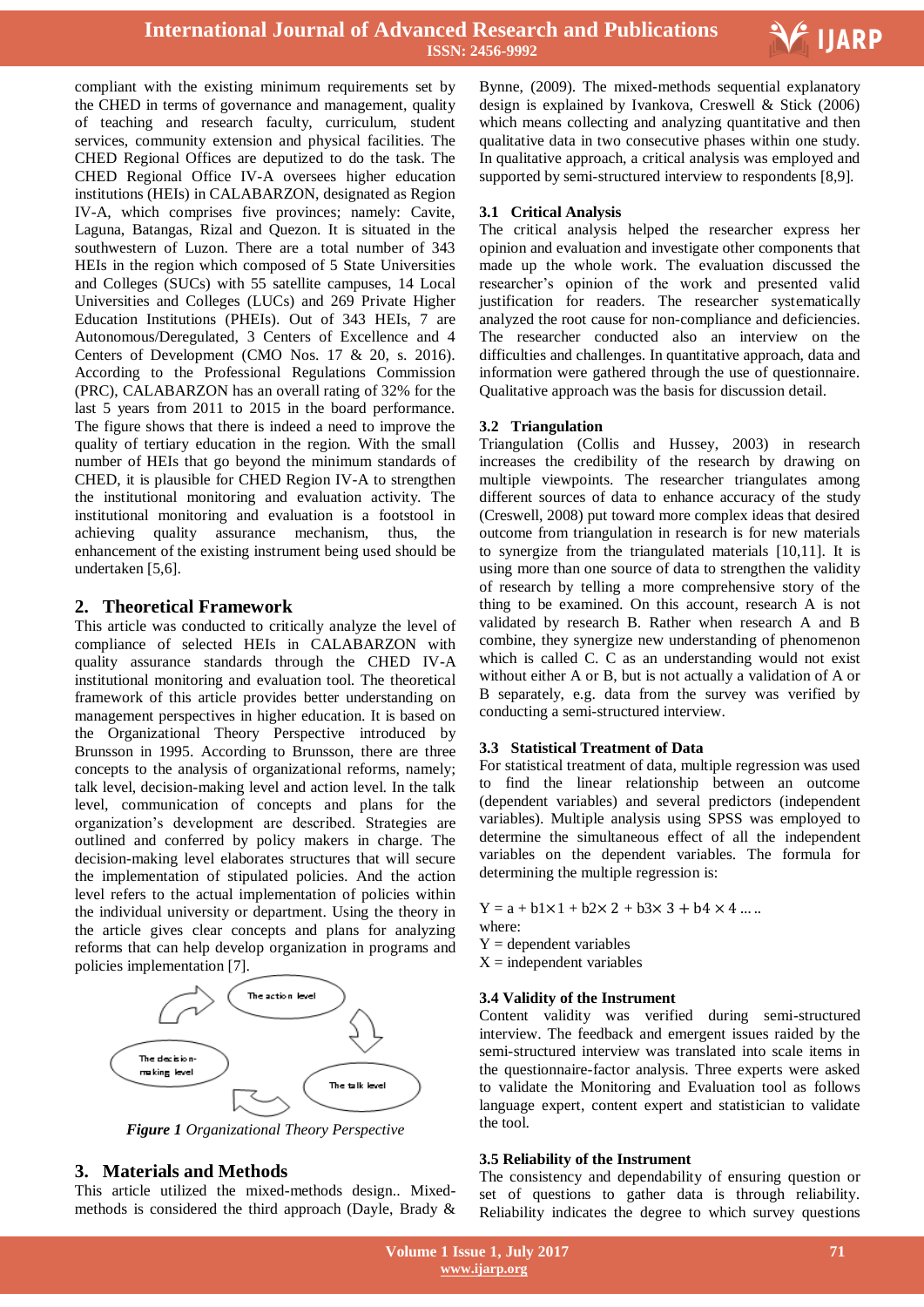

will provide the same result over time for the same person, across similar groups, and irrespective of who collects the survey data. A reliable set of questions will always give the same results on different occasions, assuming that what is being measured has not changed during the intervening period.

#### **3.6 Questionnaire Development and Pilot Testing**

To investigate the Baldridge Education dimensions, an instrument was developed to survey the level of practice for the quality items in the six (6) categories. The number of items for each category was determined so that the context of the dimension was adequately addressed. Each item was measured using a four-point Likert scale. Several college and university faculty and administrators assisted in pilot testing the questionnaire and provided valuable feedback in terms of wording and useful performance measures for inclusion in the questionnaire. This helped establish content validity and focused on performance excellence. Twenty (20) individuals participated to determine the reliability of the measurement scales. Participants included deans, faculty, administrators and senior students.

## **3.7 Cronbach's alpha (a)**

Cronbach's coefficient alpha was the measure used to evaluate reliability and a guideline of 0.60 was employed for the new scales in this study. Some items were removed to improve the reliability of the scale and shorten the instrument length without the content validity. Using Cronbach's alpha, the reliability of the data was verified, where the closer the Cronbach's alpha is to 1, the higher the interval consistencies reliability (Sekaran, 2000). 0.70is reliable according to Nunnally, 1978). The formula for Cronbach's alpha is [12,13]:

 $X=N$ . c  $V+ (N-1)$ . C where: N is equal to number of items C I average inter-item covariance among the items V) v-bar) V equals the average range

#### **3.8 Figures and Tables**

This article aimed to conduct a critical analysis of the level of compliance of selected HEIs in CALABARZON with CHED quality assurance standards in terms of governance and management, quality of teaching and research faculty, curriculum, student services, community extension and physical facilities. The following are the salient findings of the article:

 *Table 1: Computed Mean, Standard Deviation and Verbal Interpretation on the Level of Compliance of the Higher Education Institutions (HEIs) as per Commission on Higher Education IV (CHED IV) Monitoring and Evaluation (M&E) in terms of Governance and Management*

| A. Governance &            | <b>SUCs</b> |    |    | <b>LUCs</b> |    |      | <b>PHEIs</b>                                                |    |    |
|----------------------------|-------------|----|----|-------------|----|------|-------------------------------------------------------------|----|----|
| <b>Management</b>          | Mean        | Sd | VI | <b>Mean</b> | Sd | VI l | Mean                                                        | Sd | VI |
| 1.V-M-G-O (Accessibility,  |             |    |    |             |    |      | 3.4688 .71200 CC 3.7308 .48971 CC 3.6389 .51198 .           |    | cc |
| Core values)               |             |    |    |             |    |      |                                                             |    |    |
| 2. Program offerings (With |             |    |    |             |    |      | 3.2031 .83912 MC 3.7308 .52824 CC 3.7222 .48126 CC          |    |    |
| government recognition)    |             |    |    |             |    |      |                                                             |    |    |
| of<br>3. Oualification     |             |    |    |             |    |      | 3.4844 73446   CC 3.8462   .45952   CC 3.6944   .54744   CC |    |    |
| Dean/Program Head          |             |    |    |             |    |      |                                                             |    |    |
| 4. Awards/Recognition      |             |    |    |             |    |      |                                                             |    |    |
| (International,            |             |    |    |             |    |      | 2.9688 .85391 MC 3.0000 .71401 MC 3.2361 .81350 MC          |    |    |
| National/Local)            |             |    |    |             |    |      |                                                             |    |    |
| Overall                    |             |    |    |             |    |      | 3.2813 59844 CC 3.5769 41580 CC 3.5729 42674 CC             |    |    |

Completely, MC-Mostly Complied

As reflected in Table 1, the aspect of governance and management with respect to Qualification of Dean/Program Head of State Universities and Colleges (SUCs) as per monitoring and evaluation of the Commission on Higher Education Region IV has the highest mean of 3.4844 with a verbal interpretation of "Complied Completely". Similarly, the V-M-G-O (Accessibility, Core Values) has a mean of 3.4688 with a verbal interpretation "Complied Completely". The aspect of awards / recognition (International / National / Local) has the lowest mean of 2.9688 with a verbal interpretation of "Mostly Complied" and the program offerings (with government recognition) with the lowest mean of 3.2031 are "Mostly Complied". On the other hand, the aspect of governance and management in Local Colleges and Universities (LUCs) with respect to qualification of deans/program heads has the highest mean of 3.8462 has the highest mean of "Complied Completely". While awards / recognition (Local / National / International) has the lowest mean of 3.0000 with a verbal interpretation of "Mostly Complied". Other aspects of governance and management in Local Colleges and Universities (LUCs) are "Complied Completely". The aspects of governance and management in Private Higher Education Institutions (PHEIs) with respect to V-G-M-O (Accessibility and Core values), program offerings (with government recognition), and qualification of dean and program head are "Complied Completely". While awards/recognition (International / National / Local) are "Mostly Complied".

*Table 2: Computed Mean, Standard Deviation and Verbal Interpretation on the Level of Compliance of the Higher Education Institutions (HEIs) as per Commission on Higher Education IV (CHED IV) Monitoring and Evaluation (M&E) in terms of Quality of Teaching and Research Faculty*

| ÷                                                                         |             |        |         |        |             |             |                      |              |             |  |
|---------------------------------------------------------------------------|-------------|--------|---------|--------|-------------|-------------|----------------------|--------------|-------------|--|
| <b>B. Quality of Teaching</b>                                             | <b>SUCs</b> |        |         |        | <b>LUCs</b> |             | <b>PHEIs</b>         |              |             |  |
| and Research Faculty                                                      | <b>Mean</b> | Sd     | VI      | Mean   | Sd          | VI          | Mean                 | Sd           | VI          |  |
| 1. With at least Master's<br>degree                                       | 3.2969      | .74917 | CC      | 3.5962 | .60260      | CC          |                      | 3.5694 57718 | $_{\rm CC}$ |  |
| 2. Teachng in area of<br>specialization                                   | 3.4687      | .64164 | CC      | 3.7115 | 49849       | CC          | 3.5556 57870         |              | CC          |  |
| 3. Ratio of full time to<br>part time                                     | 2.9844      | 82601  | МC      | 3 3077 | 672.67      | CC          | 33194                | 60109        | CC          |  |
| 4. Faculty<br>development<br>program                                      | 3.2187      | .72306 | MC      | 3.5192 | .57702      | CC          | 3.5694               | .55224       | $_{\rm CC}$ |  |
| performance<br>5. Faculty<br>assessment                                   | 3.4062      | 58333  | CC      | 3.5962 | 53356       | $_{\rm CC}$ | 3.6111               | .51882       | CC          |  |
| $6 \text{ With}$<br>contracts/appointment                                 | 3 5000      | 66667  | $_{cc}$ | 3 6346 | 56112       | cc          | 3 6944               | 52107        | CC          |  |
| 7. Minimum of four (4)<br>preparations for teaching 3.2381 .77697<br>load |             |        | MC      | 3.4615 | .64051      |             | CC 3.5417 55507      |              | $_{\rm CC}$ |  |
| Overall                                                                   | 3.3025      | 51520  | cc      | 3.5467 |             |             | 42784 CC 35516 36465 |              | cc          |  |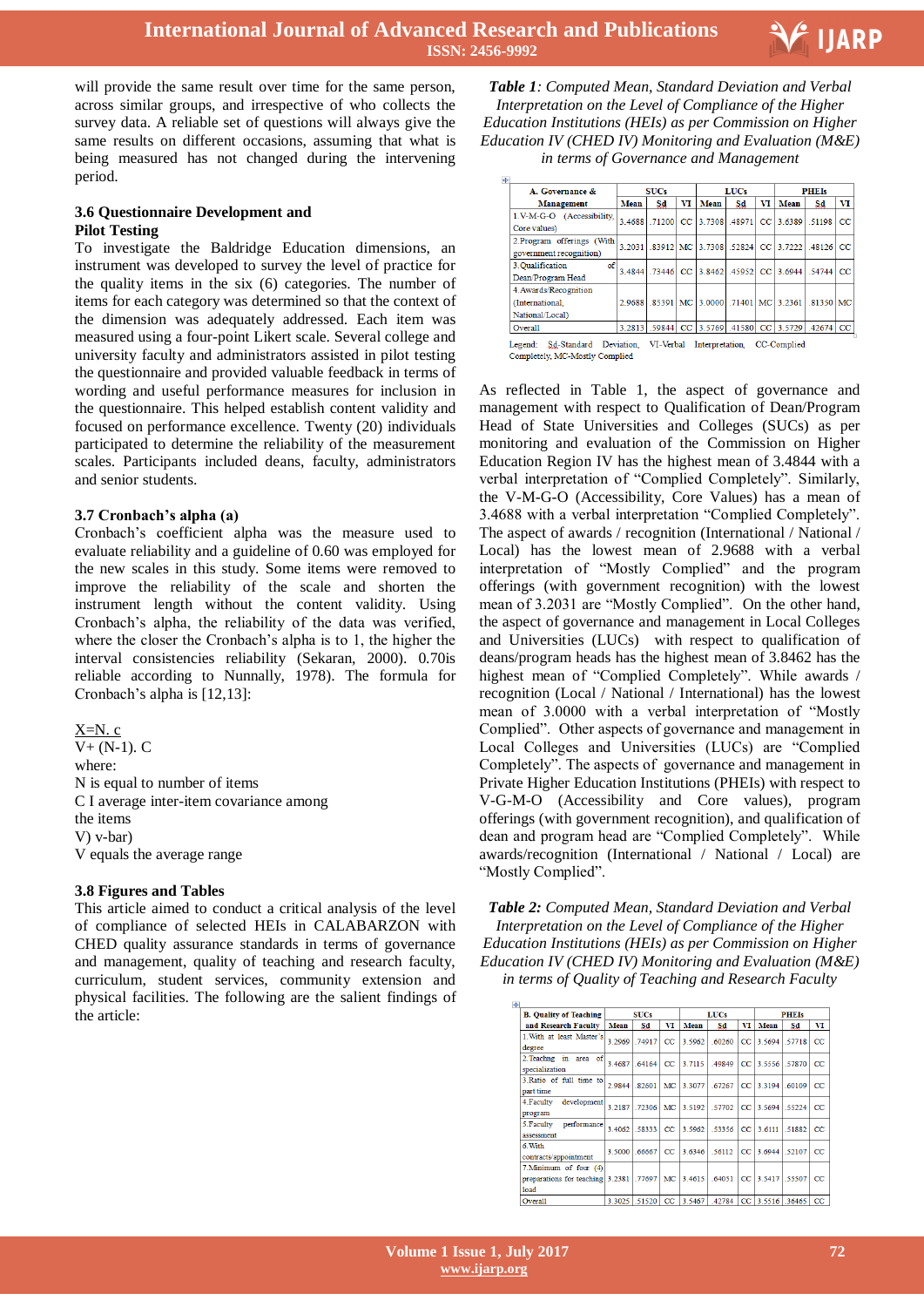

As presented in Table 2, the aspect of quality of teaching and research faculty of State Universities and Colleges (SUCs) with respect to faculty with contracts/appointment as per monitoring and evaluation of the Commission on Higher Education Region IV has the highest mean of 3.500 with a verbal interpretation of "Complied Completely". The aspects with the high mean rating are faculty with at least Master's degree, teaching in area of specialization and faculty performance assessment have verbal interpretation of "Complied Completely". The aspect of faculty ratio of full time to part time equivalent has the lowest mean of 2.9844. The aspects with the lower mean ratings are faculty development, ratio to full time and part time and minimum of four (4) preparations for teaching load, with verbal interpretation of "Mostly Complied". The aspect of quality of teaching and research faculty of Local Colleges and Universities (LUCs) with respect to Teaching in area of specialization as per monitoring and evaluation of the Commission on Higher Education Region IV-A has the highest mean rating of 3.7115 with a verbal interpretation of "Complied Completely". The aspect on ratio of full time to part time has the lowest mean rating of 3.3077. The rest of the teaching and research faculty aspects with the mean rating have verbal interpretation of "Complied Completely". As regards to the aspect of quality of teaching and research faculty of Private Higher Education Institutions (PHEIs) with respect to faculty with contract and appointment has the highest mean rating of 3.6944 and the faculty full time to part time ratio has the lower mean rating of 3.3194. All aspects of teaching and research faculty have verbal interpretations of "Complied Completely". The Private Higher Education Institutions (PHEIs) in CALABARZON complied with all the requirements in operations with respect teaching and research faculty.

*Table 3: Computed Mean, Standard Deviation and Verbal Interpretation on the Level of Compliance of the Higher Education Institutions (HEIs) as per Commission on Higher Education IV (CHED IV) Monitoring and Evaluation (M&E) in terms of Curriculum*

| ţ.                                                                                     |             |    |    |                                                                |             |    |              |    |    |  |
|----------------------------------------------------------------------------------------|-------------|----|----|----------------------------------------------------------------|-------------|----|--------------|----|----|--|
| C. Curriculum                                                                          | <b>SUCs</b> |    |    |                                                                | <b>LUCs</b> |    | <b>PHEIs</b> |    |    |  |
|                                                                                        | Mean        | Sd | VI | Mean                                                           | Sd          | VI | Mean         | Sd | VI |  |
| 1. Adherence<br>to<br><b>PSG/CMO</b>                                                   |             |    |    | 3.5156 68989 CC 3.6538 55606 CC 3.6944 52107 CC                |             |    |              |    |    |  |
| 2. Instructional material<br>(syllabi, modules, etc.)                                  |             |    |    | 3.5313 64164 CC 3.5962 63430 CC 3.7639 42767 CC                |             |    |              |    |    |  |
| capability<br>3. Research<br>budget,<br>(agenda,<br>institutional and staff<br>manual) |             |    |    | 3.0469 .67682 MC 3.0385 .68489 MC 3.4444 .62549 CC             |             |    |              |    |    |  |
| 4 <sup>1</sup><br>Research<br>outputs<br>(journal, patents, etc.)                      |             |    |    | 2.8750 .72375   MC   2.8654 .79283   MC   3.3611   .69820   CC |             |    |              |    |    |  |
| 5.<br>(Licensed<br>Library<br>holdings,<br>Librarian.<br>development plan, etc.)       |             |    |    | 2.9375 88864 MC 3.3846 77089 CC 3.6806 52612 CC                |             |    |              |    |    |  |
| Overall                                                                                |             |    |    | 3.1812 51605 MC 3.3077 49223 CC 3.5889 38403 CC                |             |    |              |    |    |  |

As shown in Table 3, the aspect of curriculum of State Universities and Colleges (SUCs) with respect to Instructional material (syllabi, modules, etc.) and Adherence to PSG/CMO PSG/CMO as per monitoring and evaluation of the Commission on Higher Education Region IV-A have the highest mean of 3.5313 and 3.5156 with a verbal interpretation of "Complied Completely". The aspects with the lowest mean rating are Research outputs (journal, patents, etc.), 2.8750 Library (Licensed Librarian, holdings, development plan, etc.), 2.9375. The data

 indicate that SUCs should comply with the necessary aspects in curriculum such as Research capability (agenda, budget, institutional and staff manual), Research outputs (journal, patents, etc.) and Library (Licensed Librarian, holdings, development plan, etc.) to attain the level of "Complied Completely". The aspect of curriculum of Local Universities and Colleges (LUCs) with respect to adherence to PSG/CMO as per monitoring and evaluation of the Commission on Higher Education Region IV-A has the highest mean of 3.6538. The aspect with the highest mean rating and other aspects such as Instructional material (syllabi, modules, etc.) and Library (Licensed Librarian, holdings, development plan, etc.) have a verbal interpretation of "Complied Completely". Moreover, the aspect of curriculum with respect to Research outputs (journal, patents, etc.) has the lowest mean of 2.8654. The aspect with the lowest mean rating and other aspects have a verbal interpretation "Mostly Completed". The data manifest that LUCs should see to it that deficiencies of the aspects of curriculum such as Research capability (agenda, budget, institutional and staff manual) and Research outputs (journal, patents, etc.) should be complied with as recommended by the monitoring and evaluating team to meet the level of complete compliance. Regarding the curriculum of Private Higher Education Institutions with respect to Instructional material (syllabi, modules, etc.) has the highest mean rating of 3.7639 and Research outputs (journal, patents, etc.) has the lowest mean rating of 3.3611. All aspects of the curriculum have verbal interpretation of "Complied Completely". The result emphasizes that the Private Higher Education Institutions (PHEIs) in CALABARZON complied completely the different aspects of curriculum.

*Table 4: Computed Mean, Standard Deviation and Verbal Interpretation on the Level of Compliance of the Higher Education Institutions (HEIs) as per Commission on Higher Education IV (CHED IV) Monitoring and Evaluation (M&E) in terms of Student Services*

| $+$ |                                         |             |        |             |                        |               |    |              |                                      |             |
|-----|-----------------------------------------|-------------|--------|-------------|------------------------|---------------|----|--------------|--------------------------------------|-------------|
|     | <b>D. Student Services</b>              | <b>SUCs</b> |        |             |                        | <b>LUCs</b>   |    | <b>PHEIs</b> |                                      |             |
|     |                                         | Mean        | Sd     | VI          | Mean                   | Sd            | VI | Mean         | Sd                                   | VI          |
|     | 1. Admission/Retention/Pr               |             |        |             |                        |               |    |              |                                      |             |
|     | omotion Policies (Foreign 3.1406 77392) |             |        |             | MC 3.4231 57210 CC     |               |    |              | 3.6111 .54529                        | CC          |
|     | & Local)                                |             |        |             |                        |               |    |              |                                      |             |
|     | 2.STUFAP (Scholarship)                  | 3 3750      | 72375  | $_{\rm cc}$ | 3.5385 64051 CC 3.5972 |               |    |              | 66417                                | $_{\rm CC}$ |
|     | programs/grants)                        |             |        |             |                        |               |    |              |                                      |             |
|     | 3 Guidance<br>services                  |             |        |             |                        |               |    |              |                                      |             |
|     | (testing.)<br>i.e.                      |             |        |             |                        |               |    |              |                                      |             |
|     | I.Q.,<br>psychological,                 | 3.0000      | 66667  | MC          | 3.4231                 | $63697$ CC    |    | 3.6250 56761 |                                      | CC          |
|     | personality and mental                  |             |        |             |                        |               |    |              |                                      |             |
|     | placement.<br>and<br>tracer             |             |        |             |                        |               |    |              |                                      |             |
|     | study)                                  |             |        |             |                        |               |    |              |                                      |             |
|     | 4. Curricular<br>and                    | 3.3906      | .65749 | $_{\rm CC}$ | 3.7115                 | $.49849$ $CC$ |    |              | 3.6528 .50796                        | CC          |
|     | co-curricular activities                |             |        |             |                        |               |    |              |                                      |             |
|     | 5. Student organizations                | 3 3594      | 74252  | $_{\rm cc}$ | 3 5000                 | 64169 CC      |    |              | 3 7500 43605                         | $_{cc}$     |
|     | (council, journalism, etc.)             |             |        |             |                        |               |    |              |                                      |             |
|     | <b>Overall</b>                          | 3.2531      | .47708 |             |                        |               |    |              | MC 3.5192 .44149 CC 3.6472 .41042 CC |             |

As reflected in Table 4, the aspect of student services of State Universities and Colleges (SUCs) with respect to Curricular and co-curricular activities as per monitoring and evaluation of the Commission on Higher Education Region IV have the highest mean rating of 3.3906, "Complied Completely". The aspects with the high mean ratings "Mostly Complied" are Admission/Retention/Promotion and Guidance Services while STUFAP Scholarship programs/grants) and Student organizations (council, journalism, etc.) have verbal interpretation of "Complied Completely". The aspect of student services with respect to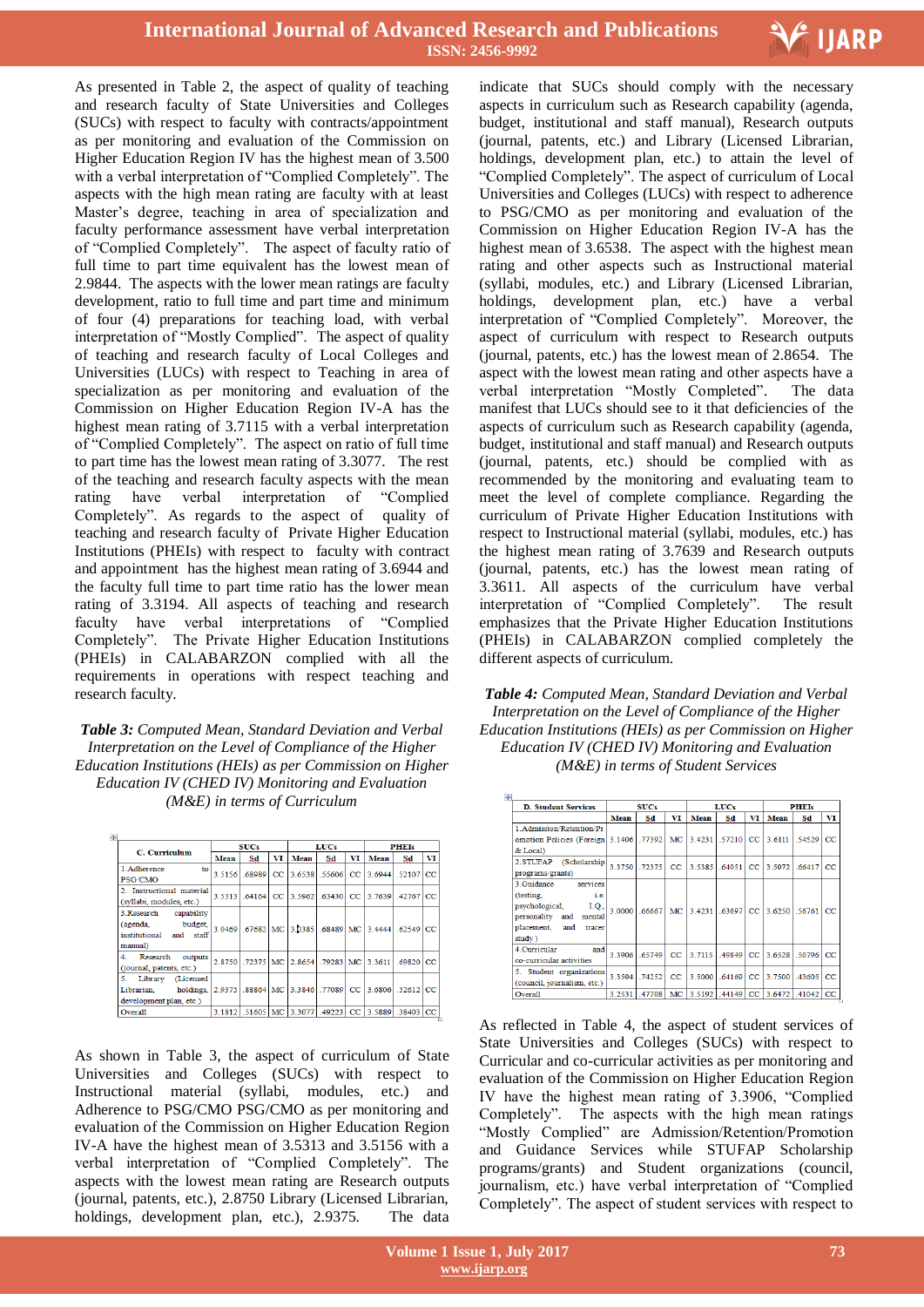

Guidance services (testing, i.e. psychological, I.Q., personality and mental placement, and tracer study) has the lowest mean rating of 3.0000. The aspect with the lowest mean rating, Admission/Retention/Promotion Policies (Foreign & Local), has a verbal interpretation of "Mostly Complied". The data reveal that SUCs should comply with their deficiencies in Guidance services (testing, i.e. psychological, I.Q., personality and mental placement, and tracer study) and Admission/Retention/Promotion Policies (Foreign & Local) to meet the level of complete compliance. The aspect of student services of Local Universities and Colleges (LUCs) with respect to Curricular and co-curricular activities as per monitoring and evaluation of the Commission on Higher Education Region IV-A have the highest mean rating of 3.7115 and the aspect of Admission/Retention/Promotion Policies (Foreign & Local) and Guidance services (testing, i.e. psychological, I.Q., personality and mental placement, and tracer study) have mean rating of 3.4231. The aspect with the high and low mean ratings, and the mean rating of other aspects of student services have verbal interpretation of "Complied Completely". The results illustrate that LUCs meet the level of complete compliance in all aspects of the student services. Relative to the student services of Private Higher Education Institutions (PHEIs) with respect to Student organizations (council, journalism, etc.) has the highest mean rating of 3.7500 and the aspect STUFAP (Scholarship programs/grants) has the lowest mean rating of 3.5972. The ratings of all aspects of student services have verbal interpretation of "Complied Completely". The result emphasizes that Private Higher Education Institutions (PHEIs) in CALABARZON "Complied Completely" the different aspects of student services.

*Table 5: Computed Mean, Standard Deviation and Verbal Interpretation on the Level of Compliance of the Higher Education Institutions (HEIs) as Per Commission on Higher Education IV (CHED IV) Monitoring and Evaluation (M&E) in Terms of Community Extension/Outreach*

| $\overline{+}$                            |             |                  |           |                                   |               |              |        |              |             |
|-------------------------------------------|-------------|------------------|-----------|-----------------------------------|---------------|--------------|--------|--------------|-------------|
| <b>E.</b> Community                       | <b>SUCs</b> |                  |           | <b>LUCs</b>                       |               | <b>PHEIS</b> |        |              |             |
| <b>Extension/Outreach</b>                 | Mean        | Sd               | VI        | Mean                              | Sd            | VI           | Mean   | Sd           | VI          |
| 1. Coordinator and Office                 | 3.1406      | .79417           | MC        | 3.4808                            | .57702        | $_{\rm CC}$  | 3.6806 | 46953        | CC          |
| 2. Programs and Projects                  |             |                  |           |                                   |               |              |        |              |             |
| (sustainability. Adoption 3.1563   .69508 |             |                  | MC        | 3.5577 60758 CC 3.7222 45105      |               |              |        |              | $_{\rm CC}$ |
| of community)                             |             |                  |           |                                   |               |              |        |              |             |
| 3. Involvement of faculty                 | 3.2031      | 1.71669          | <b>MC</b> | 3.5577 57440 CC 3.7361 47451 CC   |               |              |        |              |             |
| and students                              |             |                  |           |                                   |               |              |        |              |             |
| with<br>4. Linkages                       |             |                  |           |                                   |               |              |        |              |             |
| industry/NGOs/GOs/Net                     |             | 3.1250 .70147 MC |           | 3.3654 .74172 CC 3.4861 .67120 CC |               |              |        |              |             |
| working                                   |             |                  |           |                                   |               |              |        |              |             |
| 5. Manual                                 |             | 3.0938 77087     | MC        |                                   | 3.2308 .75707 | м            |        | 3.3472 65348 | $_{\rm CC}$ |
|                                           |             |                  |           |                                   |               | с            |        |              |             |
| Overall                                   | 3 1 4 3 7   | 58929            | MC        | 3.4385 .48675                     |               | $_{\rm CC}$  |        | 3 5944 37675 | CC          |

As reflected in Table 5, the aspect of Community Extension/Outreach Services of State Universities and Colleges (SUCs) with respect to Involvement of faculty and students as per monitoring and evaluation of the Commission on Higher Education Region IV has the highest mean rating of 3.2031 and the aspect availability of Manual has the lowest mean of 3.1250. The aspect with the highest mean rating and other aspects of Community Extension/Outreach services have verbal interpretation of "Mostly Complied". The data emphasizes that all aspects of the Community Extensions/Outreach services are

 insufficient with specific provisions. In other words, concerned SUCs should comply the needed requirements in a given period of time. The aspect of Community Extension/Outreach Services of Local Universities and Colleges (LUCs) with respect to Programs and Projects (sustainability, adoption of community) and Involvement of faculty and students as per monitoring and evaluation of the Commission on Higher Education Region IV-A have the highest mean ratings of 3.5577. The aspects with the highest mean rating and the ratings of other aspects such as coordinator and office, Programs and Projects (sustainability, adoption of community) and Linkages with industry/NGOs/GOs/Networking gave verbal interpretation of "Complied Completely" and the aspect on the existence of manual has the lowest mean of "Mostly Complied". The data showed that there is a need for SUCs to comply the provision of Community Extension/Outreach manual to meet the complete compliance. Regarding the aspects of Community Extension/Outreach Services of Private Higher Education Institutions (PHEIs) with respect to Involvement of faculty members has the highest mean rating of 3.7361 and the aspect on the existence of Manual has the lowest mean rating of 3.3472. The ratings of all aspects of the Community Extension/Outreach services have verbal interpretation of "Complied Completely". The result emphasizes that the Private Higher Education Institutions (PHEIs) in CALABARZON have "Complied Completely" the different aspects of Community Extension/Outreach services. However, there is a need to comply the insufficient aspects of the Community Extension/Outreach of SUCs and LUCs with "Mostly Complied"

*Table 6: Computed Mean, Standard Deviation and Verbal Interpretation on the Level of Compliance of the Higher Education Institutions (HEIs) as per Commission on Higher Education IV (CHED IV) Monitoring and Evaluation (M&E) in terms of Physical Facilities*

| <b>F. Physical Facilities</b> |        | <b>SUCs</b> |             |           | <b>LUCs</b> |             | <b>PHEIs</b> |        |             |  |
|-------------------------------|--------|-------------|-------------|-----------|-------------|-------------|--------------|--------|-------------|--|
|                               | Mean   | Sd          | VI          | Mean      | Sd          | VI          | Mean         | Sd     | VI          |  |
| 1. Location (free from        |        |             |             |           |             |             |              |        |             |  |
| disturbances, noise,          | 3.2656 | .82119      | $_{\rm CC}$ | 3.1731    | .78519      | MC          | 3.5694       | .55224 | $_{\rm CC}$ |  |
| $etc.$ )                      |        |             |             |           |             |             |              |        |             |  |
| 2. Classrooms (size.          |        |             |             |           |             |             |              |        |             |  |
| indoor P.E/NSTP.              | 3 1875 | .83333      | MC          | 3.2500    | .68241      | MC          | 3 6667       | .58140 | CC          |  |
| whiteboards)                  |        |             |             |           |             |             |              |        |             |  |
| 3. Science laboratories       | 2.7500 | 79682       | <b>MC</b>   | 3.0192    | 87426       | <b>MC</b>   | 3.5833       | 59930  | CC          |  |
| 4. Laboratory for             |        |             |             |           |             |             |              |        |             |  |
| professional subjects.        | 2.7031 | .93740      | MC          | 3.0962    | .79852      | MC          | 3.4861       | .73145 | $_{\rm CC}$ |  |
| if any                        |        |             |             |           |             |             |              |        |             |  |
| 5. Audiovisual facilities     | 2.8125 | 87060       | MC          | 3 1 7 3 1 | 1 0236      | MC          | 3 5000       | 58140  | $_{cc}$     |  |
| (multi-media)                 |        |             |             |           | 6           |             |              |        |             |  |
| 6. Medical/Dental             | 3.0312 | .83512      | MC          | 3.3462    | .78926      | $_{\rm CC}$ | 3.5833       | .70711 | $_{\rm CC}$ |  |
| clinic                        |        |             |             |           |             |             |              |        |             |  |
| 7. Safety facilities (fire    |        |             |             |           |             |             |              |        |             |  |
| hydrant, building             | 2.9531 | .93316      | MC          | 3.5577    | .63904      | $_{\rm CC}$ | 3.6528       | .60885 | $_{\rm CC}$ |  |
| permit and occupancy)         |        |             |             |           |             |             |              |        |             |  |
| 8 Comfort rooms               | 29844  | .86359      | MC.         | 3 11 5 4  | 89997       | MC.         | 3 5278       | 62736  | $_{\rm CC}$ |  |
| 0 Canteen                     | 2.9063 | .79120      | MC          | 3.0962    | .99528      | MC          | 3.4861       | 69187  | $\rm CC$    |  |
| 10. Waste Management          | 3.0000 | .73463      | <b>MC</b>   | 3.3269    | .75980      | $_{\rm CC}$ | 3.4722       | 62736  | $_{\rm CC}$ |  |
| and disposal system           |        |             |             |           |             |             |              |        |             |  |
| Overall                       | 2.9594 | .55341      | MC          | 3.2154    | .60792      | MC          | 3.5528       | .48845 | $_{\rm CC}$ |  |

As presented in Table 6, the aspect of Physical Facilities of State Universities and Colleges (SUC) with respect to Location (Free from disturbance, noise, etc.) as per monitoring and evaluation of the Commission on Higher Education Region IV has the highest mean rating of 3.2656 with a verbal interpretation of "Complied Completely". This is the only aspect of physical facilities which is "Complied Completely". On the other hand, the aspect Laboratory for professional subjects has the lowest mean of 2.7031. The aspect with the lowest mean rating and the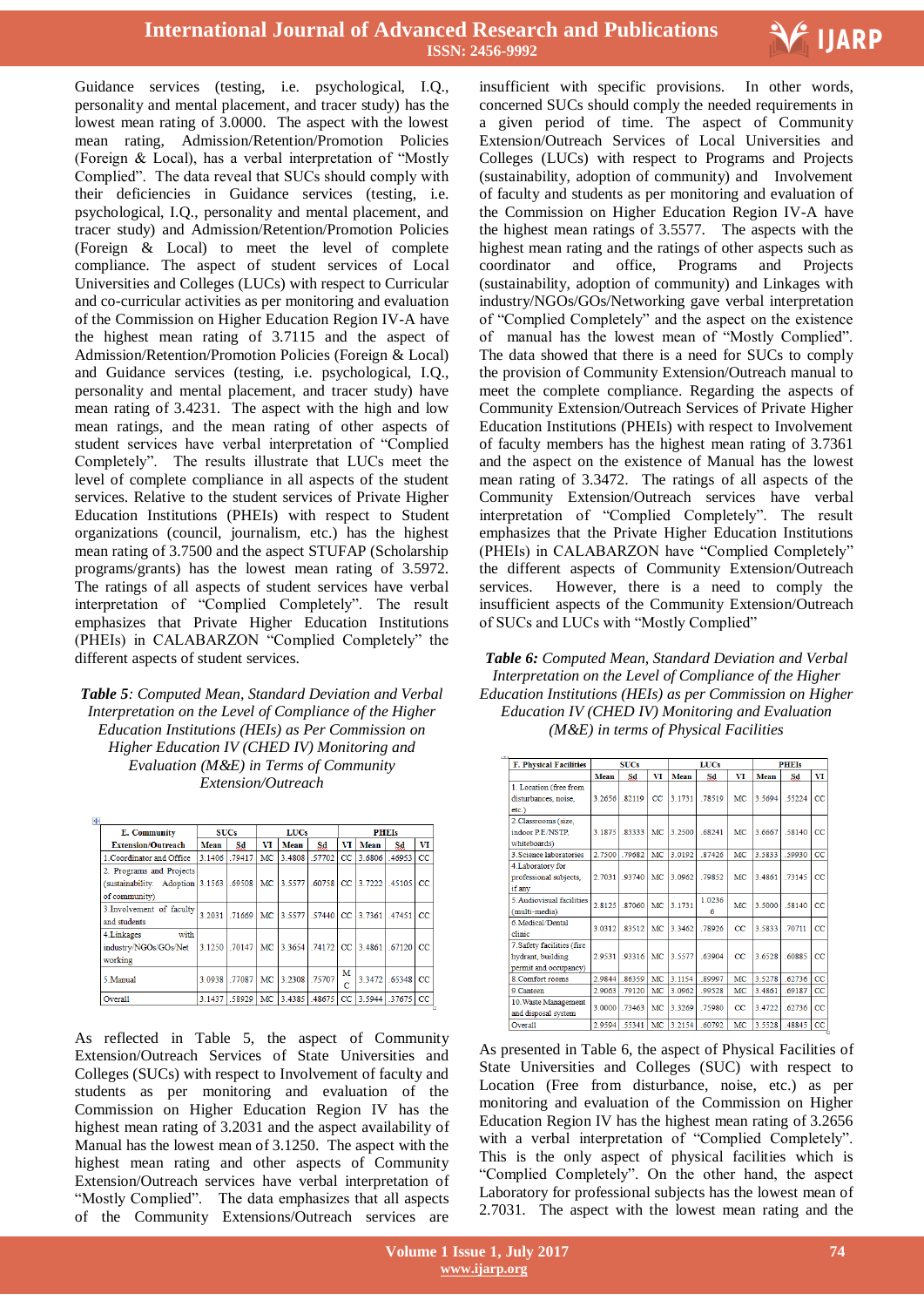V IJARP

Ξ

ratings of other aspects have verbal interpretation of "Mostly Complied". The data indicate most of the aspects of the physical facilities are still lacking with specific provisions. In other words, concerned SUCs should comply with the needed requirements of the aspect with mostly complied in a given period of time. The aspect of Physical Facilities of local Universities and Colleges (LUCs) with respect to with respect to Safety facilities (fire hydrant, building permit and occupancy) as per monitoring and evaluation of the Commission on Higher Education Region IV has the highest mean rating of 3.5577. The aspects of Physical Facilities with highest mean rating and other aspects such Medical/Dental clinic and Waste Management and Disposal System have verbal interpretation of "Complied Completely". On the other hand, the aspect of Physical Facilities with respect to provision of Canteen has the lowest mean rating of 3.0962. The aspect with the lowest mean rating and other aspects have verbal interpretation of "Mostly Complied". The result explains that most of the aspects of Physical Facilities have inadequacies of provisions of some items to meet complete compliance. In terms of Physical Facilities of Private Higher Education Institutions (PHEIs) with respect to Classrooms (size, indoor P.E/NSTP, whiteboards) has the highest mean rating of 3.6667 and the aspect Waste Management and disposal system has the lowest mean rating of 3.4722. The ratings of all aspects of Physical Facilities have verbal interpretation of "Complied Completely". The result emphasizes that the Private Higher Education Institutions (PHEI's) in CALABARZON "Complied Completely" the different aspects of Physical Facilities.

#### *Table 7: Composite Table on the Level of Compliance of the Higher Education Institutions (HEIs) as Per Commission on Higher Education IV (CHED IV) Monitoring and Evaluation (M&E)*

|                                                                        | <b>SUCs</b>             |       |         |                        | <b>LUCs</b> |             | <b>PHEIs</b>              |        |                |  |
|------------------------------------------------------------------------|-------------------------|-------|---------|------------------------|-------------|-------------|---------------------------|--------|----------------|--|
| <b>Compliance</b>                                                      | <b>Overal</b><br>1 Mean | Sd    | VT      | <b>Overall</b><br>Mean | sd          | VI          | <b>Overa</b><br>п<br>Mean | Sd     | VT             |  |
| A Governance $\&$<br>Management                                        | 3 2813                  | 59844 | $_{cc}$ | 3 5769                 | 41580       | $_{cc}$     | 3 5729                    | 42674  | $_{\rm CC}$    |  |
| <b>B.</b> Quality of<br><b>Teaching</b> and<br><b>Research Faculty</b> | 3.3025                  | 51520 | CC      | 3 5467                 | 42784       | CC          | 3.5516                    | 36465  | $_{\rm CC}$    |  |
| C. Curriculum                                                          | 3.1812                  | 51605 | MC      | 3.3077                 | 49223       | $_{\rm CC}$ | 3.5889                    | 38403  | $_{\text{CC}}$ |  |
| <b>D</b> Student Services                                              | 3.2531                  | 47708 | MC      | 3.5192                 | .44149      | CC          | 3 6472                    | 41042  | $_{\rm CC}$    |  |
| E. Community<br><b>Extension/Outreach</b>                              | 3.1437                  | 58929 | MC      | 3.4385                 | 48675       | $_{\rm CC}$ | 3.5944                    | 37675  | $_{\rm CC}$    |  |
| F. Physical<br><b>Facilities</b>                                       | 2.9594                  | 55341 | MC      | 3 2154                 | 60792       | MC          | 3.5528                    | .48845 | $_{\rm CC}$    |  |

As shown in Table 7, the Commission on Higher Education IV (CHED IV) Monitoring and Evaluation (M&E) on the aspect of governance and management, and quality of teaching and research faculty of State Universities and Colleges (SUCs) are "Complied Completely", while curriculum, student services, community extension/outreach and physical facilities are "Mostly Complied". Local colleges and Universities (LUCs) are "Mostly Complied" in physical facilities while Private Higher Education Institutions (PHEIs) are "Complied Completely" in all aspects. Overall, SUCs should look into the four aspects of the level of compliance, particularly in terms of curriculum, student services, community extension/outreach and physical facilities.

## **4. Conclusions**

Based on the findings, the researcher concludes that the critical analysis of the extent of compliance of HEIs has helped indicate the achievement of Quality Assurance in CALABARZON is based on the four key result areas of CHED, namely; access, excellence, capacity building, and innovative and ethical governance. This is supported by semi-structured interview conducted to respondent higher education institutions. Among the areas, access is lacking in terms of scholarships and student services as shown on SUCs which is "high extent" in this area. In the case of LUCs and PHEIs, they are "very high extent" in all areas for the reasons that LUCs is operationally supported by their respective local government units (LGUs) while PHEIs get their financial resources from the tuition and other school fees (TOSFs) the following: Number equations consecutively with equation numbers in parentheses flush with the right margin, as in (1). First use the equation editor to create the equation. Then select the "Equation" markup style. Press the tab key and write the equation number in parentheses.

$$
E = \sum_{p=1}^{P} \sum_{k=1}^{K} (\delta_{pk}^o)^2
$$
 (1)

# **5. Other recommendations**

Higher education institutions (HEIS) are confronted with gaps on how to fully implement the different aspects of quality assurance with respect to access, capacity building, excellence, and ethical and innovative governance. To address the gaps, quality assurance should be institutionalized so that institutions will be pushed to embrace quality culture. The monitoring and evaluation activity of CHED IV will be of great help in assisting SUCs, LUCs, and PHEIs which are not "complied completely".

# **References**

- [1] CMO 17, s. 2016, Designated Centers of Excellence (COEs) and Centers of Development (CODs) for Teacher Education.
- [2] CMO 20, s. 2016, Private Higher Education Institutions granted Autonomous and Deregulated Status.
- [3] D.R. Lewis, D. Handel and A. Demyanchuk. "Private Higher Education in Transition Countries," Kiev, Ukraine: Publishing House K M Academis, 2003.
- [4] "Improving Instructional Quality on Faculty Development," Asian Development Bank (ADB), Mandaluyong City, Philippines, December 2011.
- [5] J.C. Friend-Periera, K. Lutz, and N. Heeneus, "European Student Handbook on Quality Assurance in Higher Education," 2003.
- [6] J. Knight, "Internationalisation of higher education in OECD," Quality and Internationalisation in Higher Education, Paris, OECD, 1999, pp. 13-29.
- [7] K.T. Tui and Y.C. Cheng. Multidimensional teacher performance in the new century: Implications for school management. "Asia-Pacific Educational